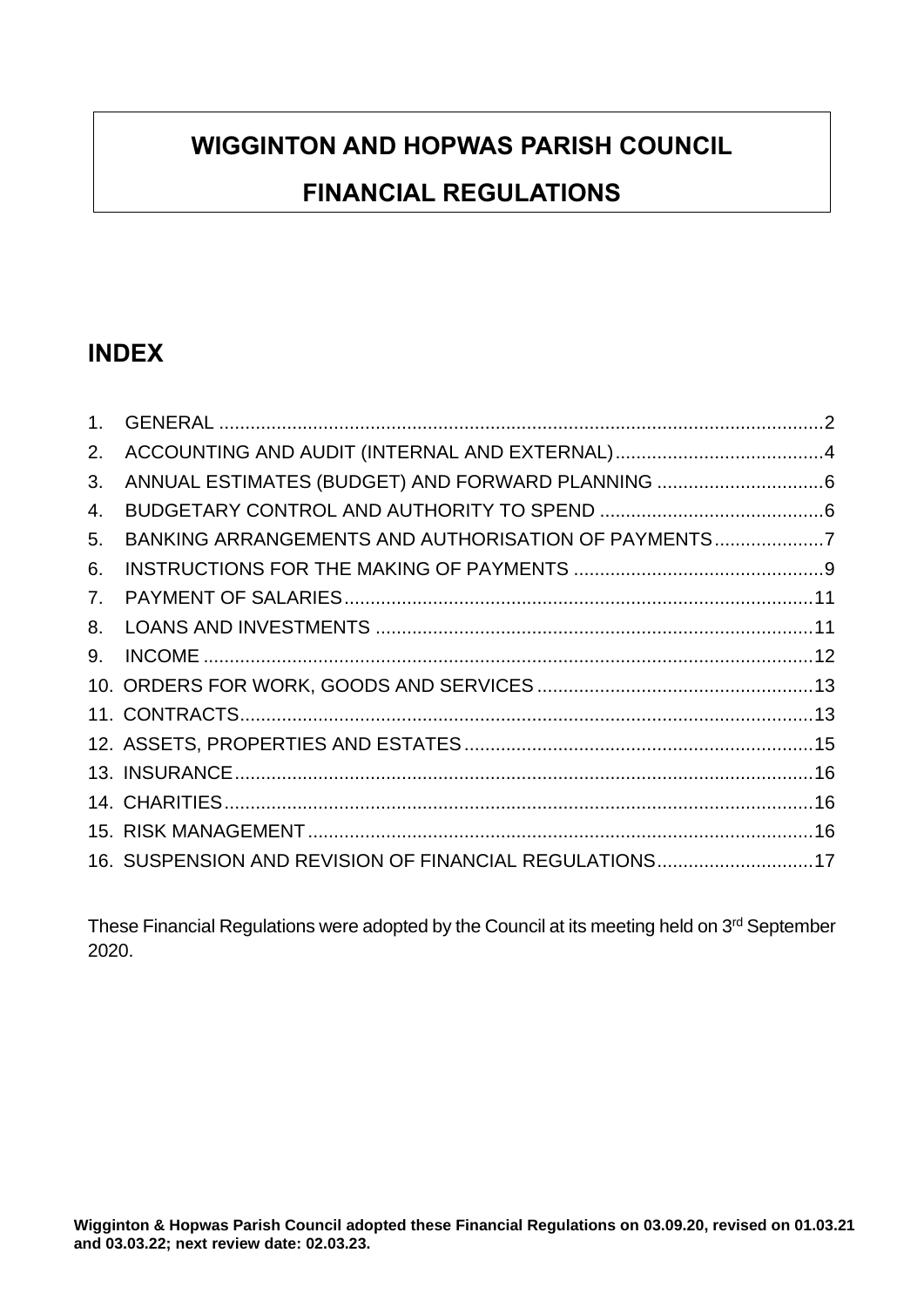#### <span id="page-1-0"></span>**1. GENERAL**

- 1.1. These Financial Regulations govern the conduct of financial management by the council and may only be amended or varied by resolution of the council. Financial regulations are one of the council's governing policy documents providing procedural guidance for members and officers. Financial regulations must be observed in conjunction with the council's standing orders and any individual financial regulations relating to contracts.
- 1.2. The council is responsible in law for ensuring that its financial management is adequate and effective and that the council has a sound system of internal control which facilitates the effective exercise of the council's functions, including arrangements for the management of risk.
- 1.3. The council's accounting control systems must include measures:
	- for the timely production of accounts;
	- that provide for the safe and efficient safeguarding of public money;
	- to prevent and detect inaccuracy and fraud; and
	- identifying the duties of officers.
- 1.4. These financial regulations demonstrate how the council meets these responsibilities and requirements.
- 1.5. At least once a year, prior to approving the Annual Governance Statement, the council must review the effectiveness of its system of internal control which shall be in accordance with proper practices.
- 1.6. Deliberate or wilful breach of these Regulations by an employee may give rise to disciplinary proceedings.
- 1.7. Members of Council are expected to follow the instructions within these Regulations and not to entice employees to breach them. Failure to follow instructions within these Regulations brings the office of Councillor into disrepute.
- 1.8. The Responsible Financial Officer (RFO) holds a statutory office to be appointed by the council. The Clerk has been appointed as RFO for this council and these regulations will apply accordingly
- 1.9. The RFO;
	- acts under the policy direction of the council;
	- administers the council's financial affairs in accordance with all Acts, Regulations and proper practices;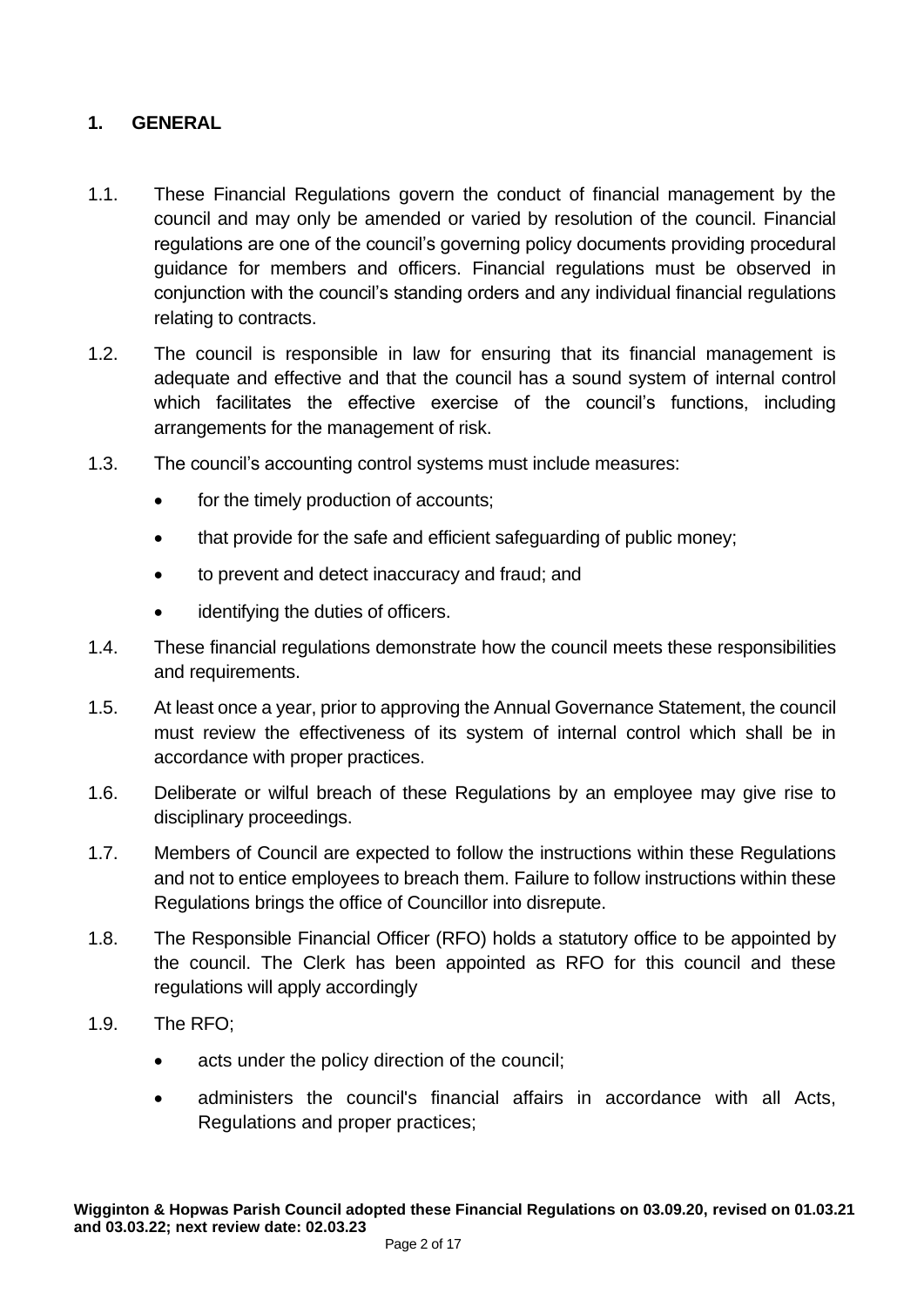- determines on behalf of the council its accounting records and accounting control systems;
- ensures the accounting control systems are observed;
- maintains the accounting records of the council up to date in accordance with proper practices;
- assists the council to secure economy, efficiency and effectiveness in the use of its resources; and
- produces financial management information as required by the council.
- 1.10. The accounting records determined by the RFO shall be sufficient to show and explain the council's transactions and to enable the RFO to ensure that any income and expenditure account and statement of balances, or record of receipts and payments and additional information, as the case may be, or management information prepared for the council from time to time comply with the Accounts and Audit Regulations<sup>1</sup>.
- 1.11. The accounting records determined by the RFO shall in particular contain:
	- entries from day to day of all sums of money received and expended by the council and the matters to which the income and expenditure or receipts and payments account relate;
	- a record of the assets and liabilities of the council; and
	- wherever relevant, a record of the council's income and expenditure in relation to claims made, or to be made, for any contribution, grant or subsidy.
- 1.12. The accounting control systems determined by the RFO shall include:
	- procedures to ensure that the financial transactions of the council are recorded as soon as reasonably practicable and as accurately and reasonably as possible;
	- procedures to enable the prevention and detection of inaccuracies and fraud and the ability to reconstruct any lost records;
	- identification of the duties of officers dealing with financial transactions and division of responsibilities of those officers in relation to significant transactions;
	- procedures to ensure that uncollectable amounts, including any bad debts are not submitted to the council for approval to be written off except with the

<sup>1</sup> In England - Accounts and Audit (England) Regulations 2014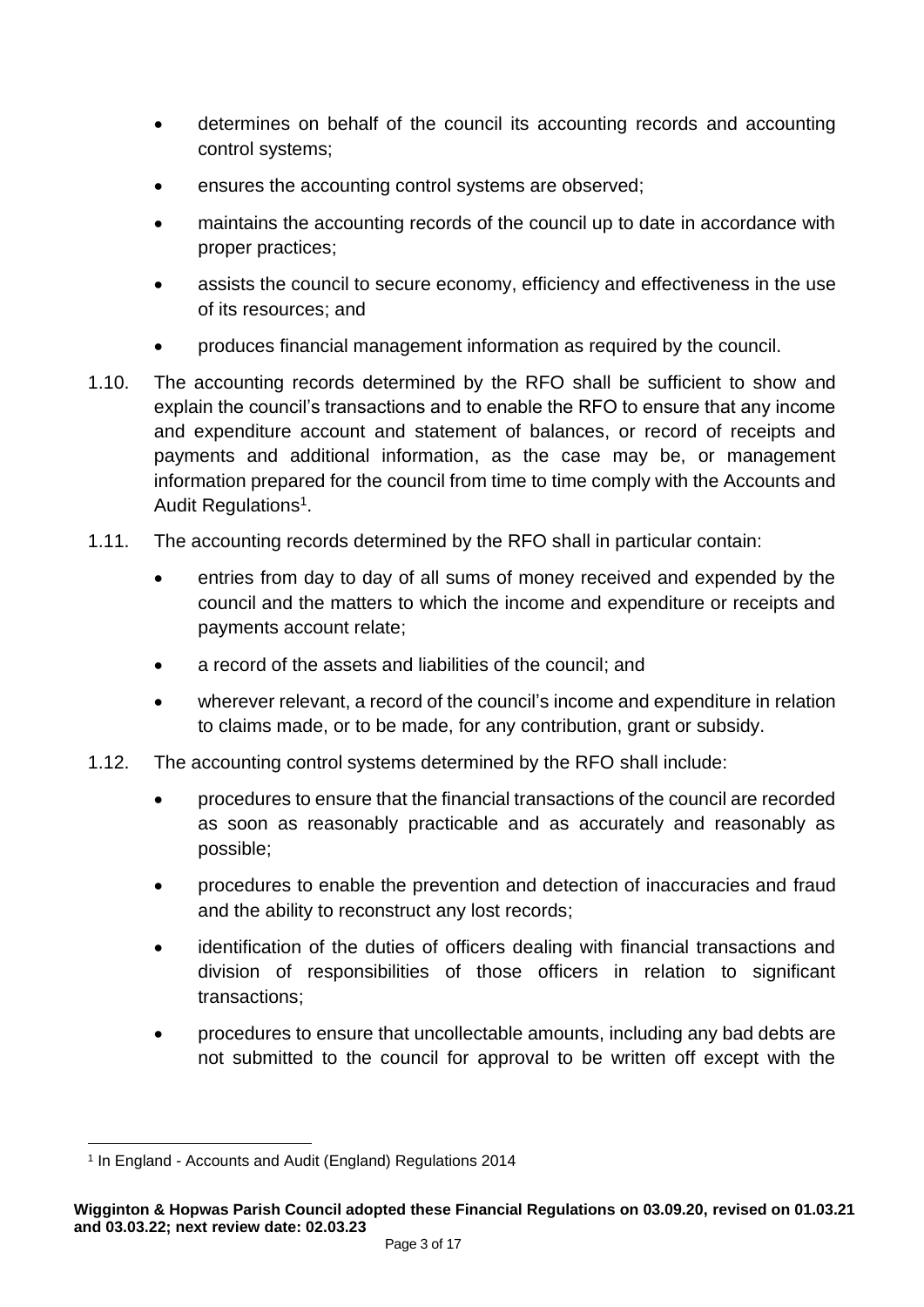approval of the RFO and that the approvals are shown in the accounting records; and

- measures to ensure that risk is properly managed.
- 1.13. The council is not empowered by these Regulations or otherwise to delegate certain specified decisions. In particular any decision regarding:
	- setting the final budget or the precept;
	- approving accounting statements;
	- approving an annual governance statement;
	- borrowing;
	- writing off bad debts:
	- declaring eligibility for the General Power of Competence; and
	- addressing recommendations in any report from the internal or external auditors,

shall be a matter for the full council only.

- 1.14. In addition the council must:
	- determine and keep under regular review the bank mandate for all council bank accounts;
	- approve any grant or a single commitment in excess of £5000; and
	- in respect of the annual salary for any employee have regard to recommendations about annual salaries of employees made by the relevant committee in accordance with its terms of reference.
- 1.15. In these financial regulations, references to the Accounts and Audit Regulations or 'the regulations' shall mean the regulations issued under the provisions of section 27 of the Audit Commission Act 1998, or any superseding legislation, and then in force unless otherwise specified.

In these financial regulations the term 'proper practice' or 'proper practices' shall refer to guidance issued in *Governance and Accountability for Local Councils – a Practitioners' Guide (England)* issued by the Joint Practitioners Advisory Group (JPAG), available from the websites of NALC and the Society for Local Council Clerks (SLCC).

#### <span id="page-3-0"></span>**2. ACCOUNTING AND AUDIT (INTERNAL AND EXTERNAL)**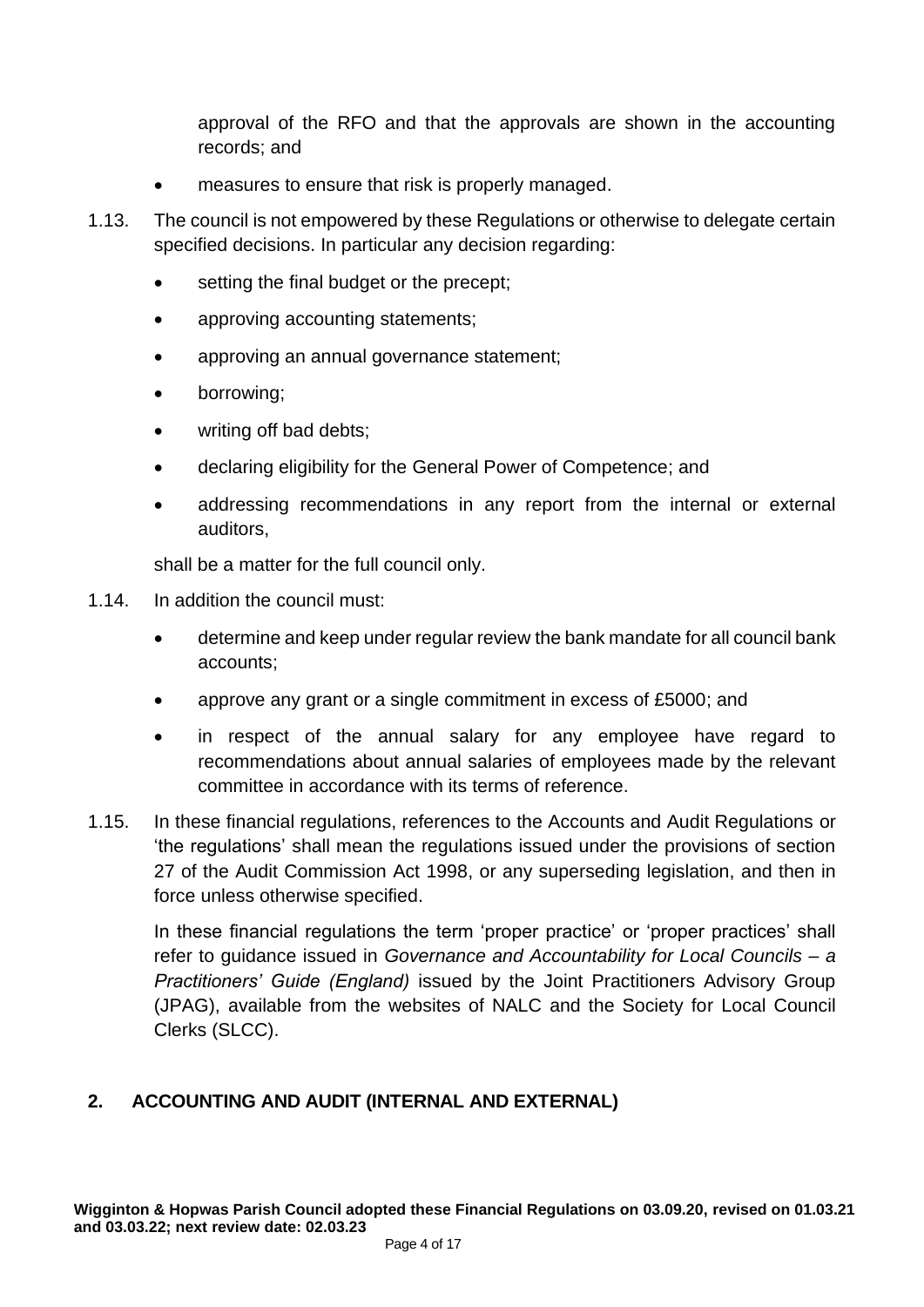- 2.1. All accounting procedures and financial records of the council shall be determined by the RFO in accordance with the Accounts and Audit Regulations, appropriate guidance and proper practices.
- 2.2. On a regular basis, at least three times per year and at the financial year end, a member other than the Chairman shall be appointed to verify bank reconciliations (for all accounts) produced by the RFO. The member shall sign the reconciliations and the original bank statements (or similar document) as evidence of verification. This activity shall on conclusion be reported, including any exceptions, to and noted by the council.
- 2.3. The RFO shall complete the annual statement of accounts, annual report, and any related documents of the council contained in the Annual Return (as specified in proper practices) as soon as practicable after the end of the financial year and having certified the accounts shall submit them and report thereon to the council within the timescales set by the Accounts and Audit Regulations.
- 2.4. The council shall ensure that there is an adequate and effective system of internal audit of its accounting records, and of its system of internal control in accordance with proper practices. Any officer or member of the council shall make available such documents and records as appear to the council to be necessary for the purpose of the audit and shall, as directed by the council, supply the RFO, internal auditor, or external auditor with such information and explanation as the council considers necessary for that purpose.
- 2.5. The internal auditor shall be appointed by and shall carry out the work in relation to internal controls required by the council in accordance with proper practices.
- 2.6. The internal auditor shall:
	- be competent and independent of the financial operations of the council;
	- report to council in writing, or in person, on a regular basis with a minimum of one annual written report during each financial year;
	- to demonstrate competence, objectivity and independence, be free from any actual or perceived conflicts of interest, including those arising from family relationships; and
	- have no involvement in the financial decision making, management or control of the council.
- 2.7. Internal or external auditors may not under any circumstances:
	- perform any operational duties for the council;
	- initiate or approve accounting transactions; or
	- direct the activities of any council employee, except to the extent that such employees have been appropriately assigned to assist the internal auditor.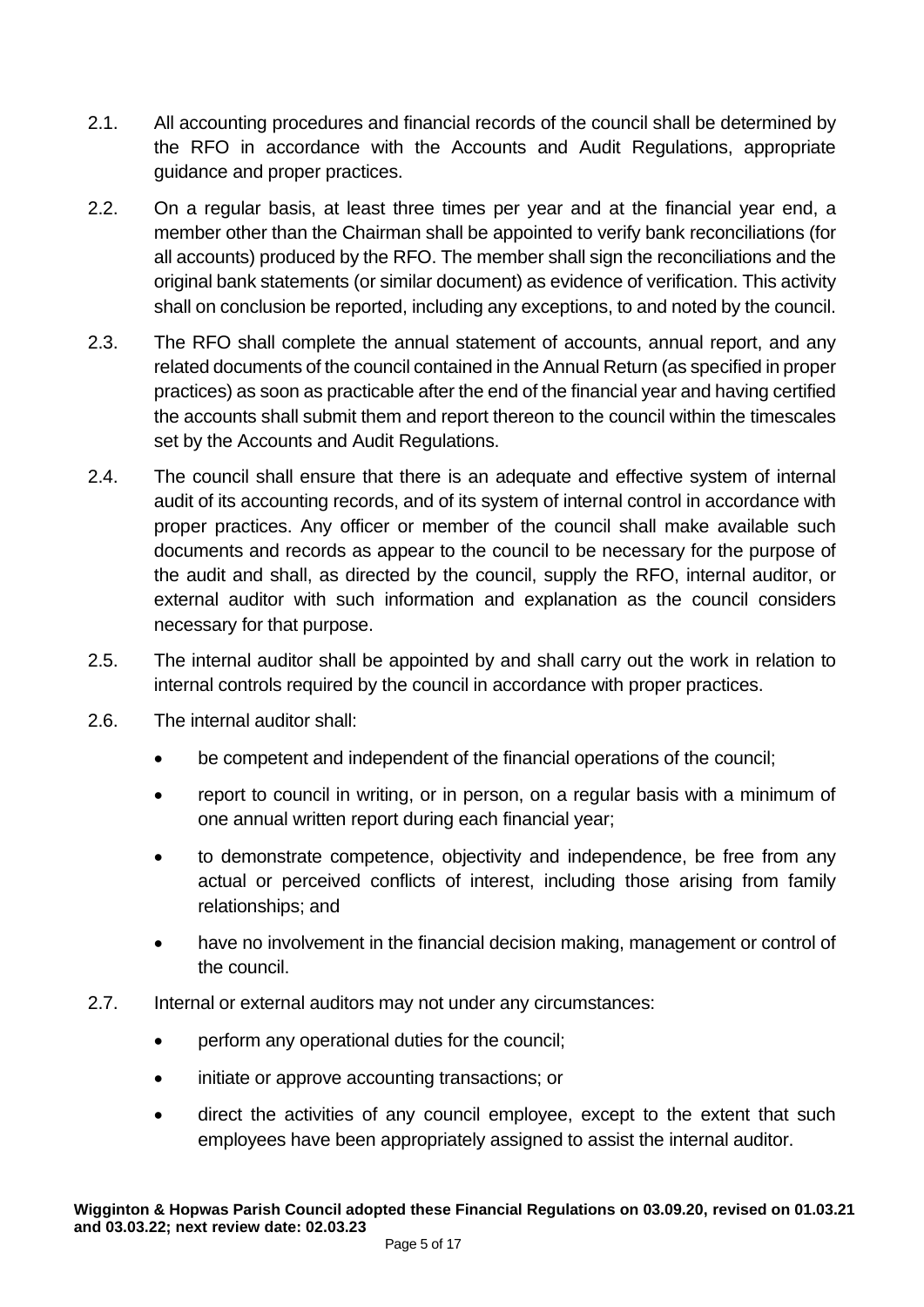- 2.8. For the avoidance of doubt, in relation to internal audit the terms 'independent' and 'independence' shall have the same meaning as is described in proper practices.
- 2.9. The RFO shall make arrangements for the exercise of electors' rights in relation to the accounts including the opportunity to inspect the accounts, books, and vouchers and display or publish any notices and statements of account required by Audit Commission Act 1998, or any superseding legislation, and the Accounts and Audit Regulations.
- 2.10. The RFO shall, without undue delay, bring to the attention of all councillors any correspondence or report from internal or external auditors.

## <span id="page-5-0"></span>**3. ANNUAL ESTIMATES (BUDGET) AND FORWARD PLANNING**

- 3.1. The RFO must each year, by no later than January, prepare detailed estimates of all receipts and payments including the use of reserves and all sources of funding for the following financial year in the form of a budget to be considered by the council.
- 3.2. The council shall consider annual budget proposals in relation to the council's three year forecast of revenue and capital receipts and payments including recommendations for the use of reserves and sources of funding and update the forecast accordingly.
- 3.3. The council shall fix the precept (council tax requirement), and relevant basic amount of council tax to be levied for the ensuing financial year not later than by the end of January each year. The RFO shall issue the precept to the billing authority and shall supply each member with a copy of the approved annual budget.
- 3.4. The approved annual budget shall form the basis of financial control for the ensuing year.

## <span id="page-5-1"></span>**4. BUDGETARY CONTROL AND AUTHORITY TO SPEND**

- 4.1. Expenditure on revenue items may be authorised up to the amounts included for that class of expenditure in the approved budget. This authority is to be determined by:
	- the council:
	- the Clerk, in conjunction with Chairman of Council for any items below £750.

Such authority is to be evidenced by a Minute.

Contracts may not be disaggregated to avoid controls imposed by these regulations.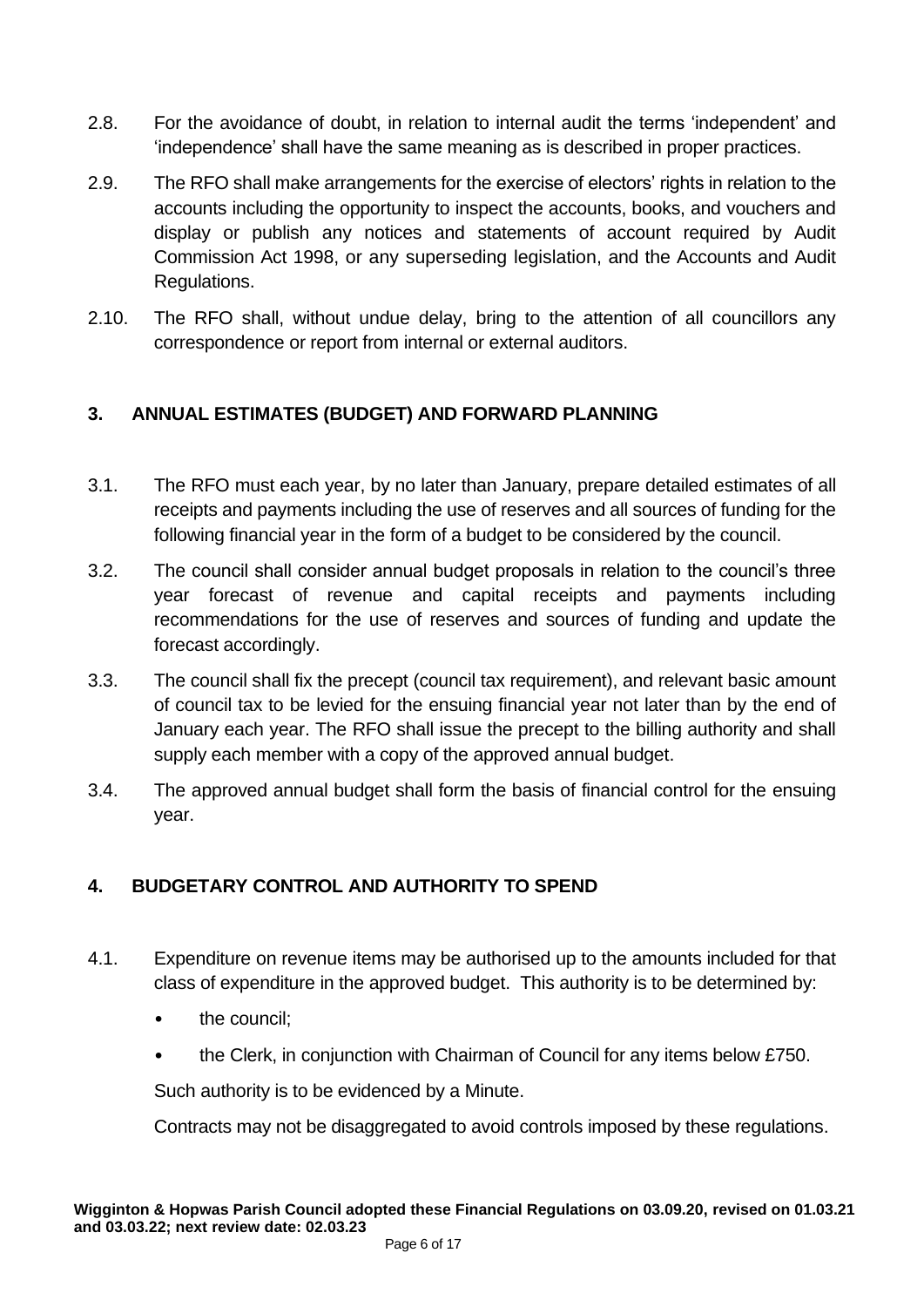- 4.2. No expenditure may be authorised that will exceed the amount provided in the revenue budget for that class of expenditure other than by resolution of the council. During the budget year and with the approval of council having considered fully the implications for public services, unspent and available amounts may be moved to other budget headings or to an earmarked reserve as appropriate ('virement').
- 4.3. Unspent provisions in the revenue or capital budgets for completed projects shall not be carried forward to a subsequent year.
- 4.4. The salary budgets are to be reviewed at least annually in November for the following financial year and such review shall be evidenced by a hard copy schedule signed by the Clerk and the Chairman of Council.
- 4.5. In cases of extreme risk to the delivery of council services, the clerk may authorise revenue expenditure on behalf of the council which in the clerk's judgement it is necessary to carry out. Such expenditure includes repair, replacement or other work, whether or not there is any budgetary provision for the expenditure, subject to a limit of £500. The Clerk shall report such action to the Chairman as soon as possible and to the council as soon as practicable thereafter.
- 4.6. No expenditure shall be authorised in relation to any capital project and no contract entered into or tender accepted involving capital expenditure unless the council is satisfied that the necessary funds are available and the requisite borrowing approval has been obtained.
- 4.7. All capital works shall be administered in accordance with the council's standing orders and financial regulations relating to contracts.
- 4.8. The RFO shall regularly provide the council with a statement of receipts and payments to date under each head of the budgets, comparing actual expenditure to the appropriate date against that planned as shown in the budget. These statements are to be prepared at least at the end of each financial quarter and shall show explanations of material variances. For this purpose "material" shall be in excess of £100 or 15% of the budget.
- 4.9. Changes in earmarked reserves shall be approved by council as part of the budgetary control process.

## <span id="page-6-0"></span>**5. BANKING ARRANGEMENTS AND AUTHORISATION OF PAYMENTS**

- 5.1. The council's banking arrangements, including the bank mandate, shall be made by the RFO and approved by the council. They shall be regularly reviewed for safety and efficiency.
- 5.2. The RFO shall prepare a schedule of payments requiring authorisation, forming part of the Agenda for the Meeting and, together with the relevant invoices, present the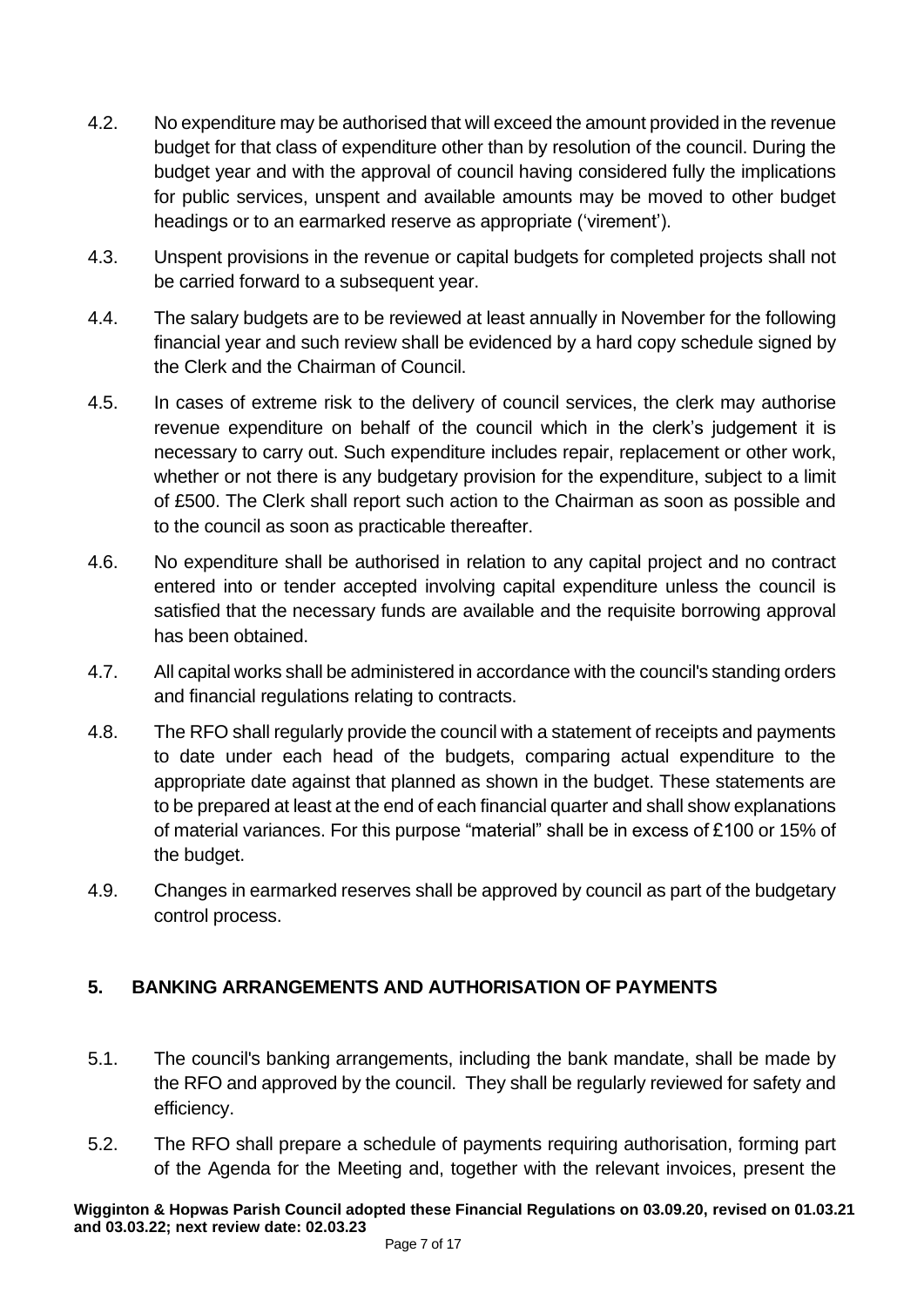schedule to council. The council shall review the schedule for compliance and, having satisfied itself shall authorise payment by a resolution of the council. The approved schedule shall be ruled off and initialled by the Chairman of the Meeting. A detailed list of all payments shall be disclosed within or as an attachment to the minutes of the meeting at which payment was authorised. Personal payments (including salaries, wages, expenses and any payment made in relation to the termination of a contract of employment) may be summarised to remove public access to any personal information.

- 5.3. All invoices for payment shall be examined, verified and certified by the RFO to confirm that the work, goods or services to which each invoice relates has been received, carried out, examined and represents expenditure previously approved by the Council.
- 5.4. The RFO shall examine invoices for arithmetical accuracy and analyse them to the appropriate expenditure heading. The RFO shall take all steps to pay all invoices submitted, and which are in order, at the next available Council meeting.
- 5.5. The Clerk/RFO shall have delegated authority to authorise the payment of items only in the following circumstances:
	- a) If a payment is necessary to avoid a charge to interest under the Late Payment of Commercial Debts (Interest) Act 1998, and the due date for payment is before the next scheduled meeting of council, where the Clerk/ RFO certifies that there is no dispute or other reason to delay payment, provided that a list of such payments shall be submitted to the next appropriate meeting of council;
	- b) An expenditure item authorised under 5.6 below (continuing contracts and obligations) provided that a list of such payments shall be submitted to the next appropriate meeting of council; or
	- c) fund transfers within the councils banking arrangements up to the sum of £10,000, provided that a list of such payments shall be submitted to the next appropriate meeting of council.
- 5.6. For each financial year the Clerk and RFO shall draw up a list of due payments which arise on a regular basis as the result of a continuing contract, statutory duty, or obligation (such as but not exclusively) Salaries, PAYE and NI, Superannuation Fund and regular maintenance contracts and the like for which council may authorise payment for the year provided that the requirements of regulation 4.1 (Budgetary Controls) are adhered to, provided also that a list of such payments shall be submitted to the next appropriate meeting of council.
- 5.7. A record of regular payments made under 5.6 above shall be drawn up and be signed by two members on each and every occasion when payment is authorised thus controlling the risk of duplicated payments being authorised and / or made.
- 5.8. Members are subject to the Code of Conduct that has been adopted by the council and shall comply with the Code and Standing Orders when a decision to authorise or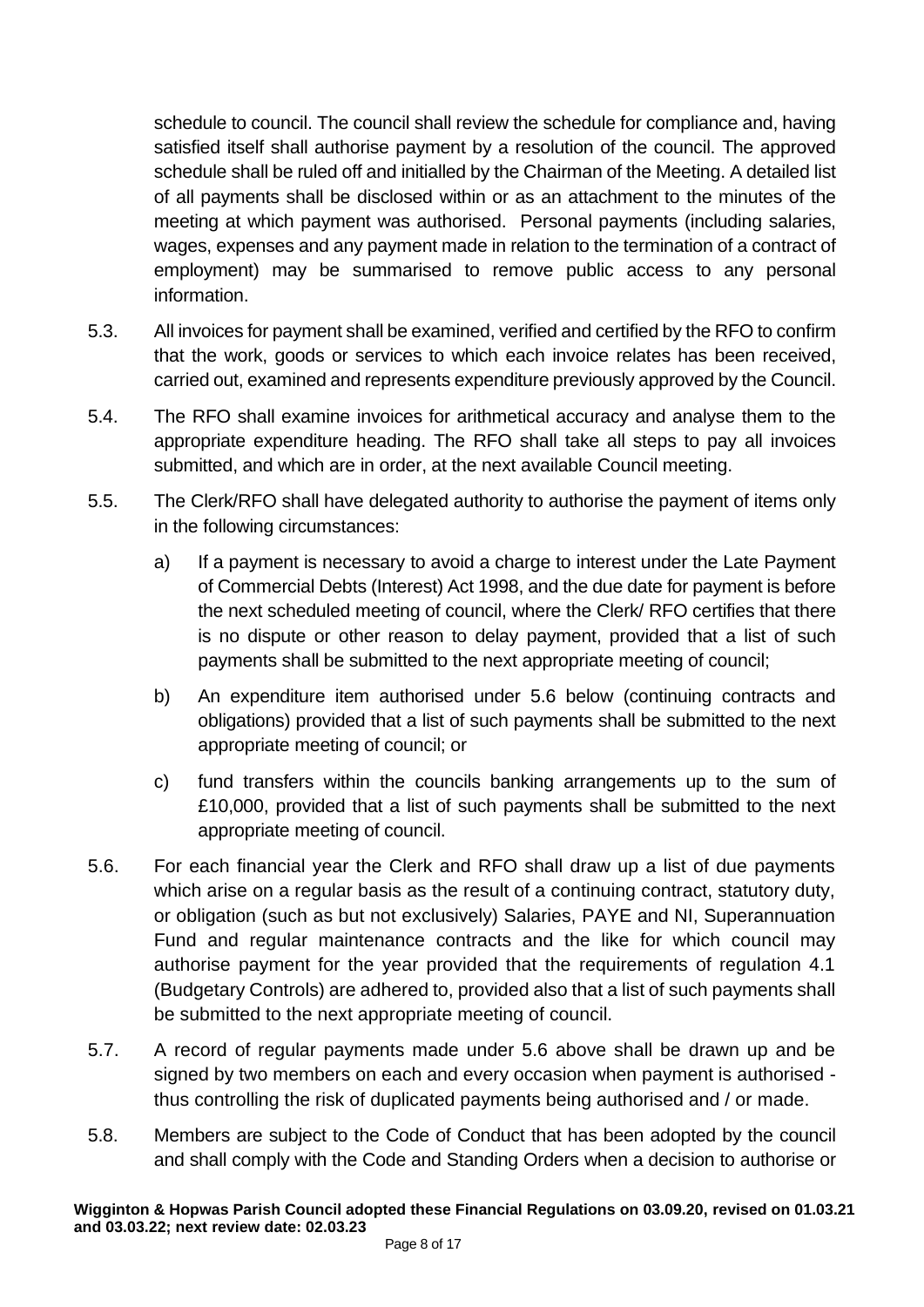instruct payment is made in respect of a matter in which they have a disclosable pecuniary or other interest, unless a dispensation has been granted.

- 5.9. The council will aim to rotate the duties of members in these Regulations so that onerous duties are shared out as evenly as possible over time.
- 5.10. Any changes in the recorded details of suppliers, such as bank account records, shall be approved in writing by a Member.

## <span id="page-8-0"></span>**6. INSTRUCTIONS FOR THE MAKING OF PAYMENTS**

- 6.1. The council will make safe and efficient arrangements for the making of its payments.
- 6.2. Following authorisation under Financial Regulation 5 above, the council, or, if so delegated, the Clerk/ RFO shall give instruction that a payment shall be made.
- 6.3. All payments shall be effected by cheque or other instructions to the council's bankers, or otherwise, in accordance with a resolution of Council.
- 6.4. Cheques or orders for payment drawn on the bank account in accordance with the schedule as presented to council shall be signed by two members of Council in accordance with a resolution instructing that payment. A member who is a bank signatory, having a connection by virtue of family or business relationships with the beneficiary of a payment, should not, under normal circumstances, be a signatory to the payment in question.
- 6.5. To indicate agreement of the details shown on the cheque or order for payment with the counterfoil and the invoice or similar documentation, the signatories shall each also initial the cheque counterfoil.
- 6.6. Cheques or orders for payment shall not normally be presented for signature other than at a council (including immediately before or after such a meeting). Any signatures obtained away from such meetings shall be reported to the council at the next convenient meeting.
- 6.7. If thought appropriate by the council, payment for certain items (principally Salaries) may be made by Banker's Standing Order provided that the instructions are signed, or otherwise evidenced by two members are retained and any payments are reported to council as made. The approval of the use of a Banker's Standing Order shall be renewed by resolution of the council at least every two years.
- 6.8. If thought appropriate by the council, payment for certain items may be made by BACS or CHAPS methods provided that the instructions for each payment are signed, or otherwise evidenced, by two authorised bank signatories are retained and any payments are reported to council as made. The approval of the use of BACS or CHAPS shall be renewed by resolution of the council at least every two years.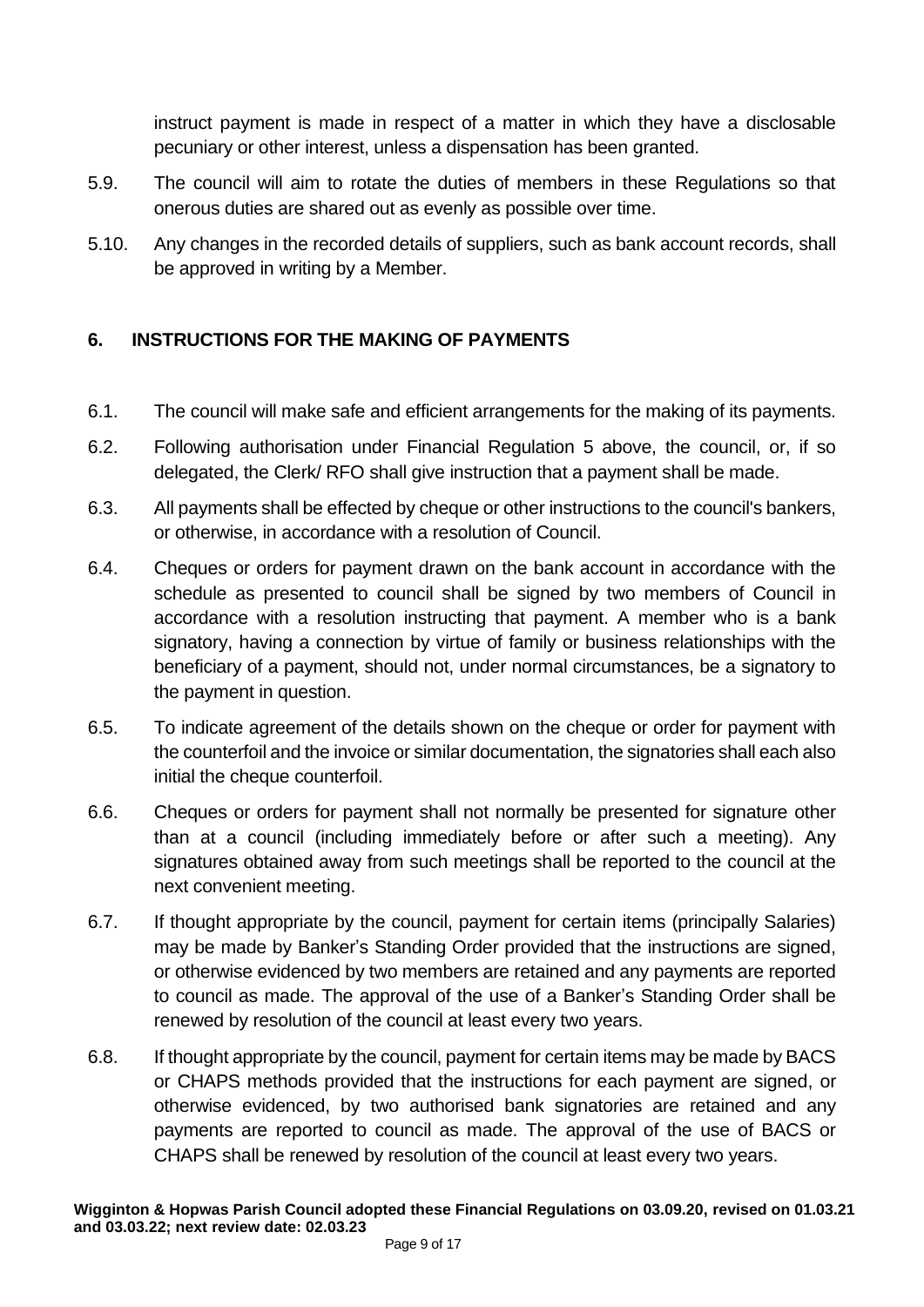- 6.9. If thought appropriate by the council payment for certain items may be made by internet banking transfer provided evidence is retained showing which members approved the payment.
- 6.10. Where a computer requires use of a personal identification number (PIN) or other password(s), for access to the council's records on that computer, a note shall be made of the PIN and Passwords and shall be handed to and retained by the Chairman of Council in a sealed dated envelope. This envelope may not be opened other than in the presence of two other councillors. After the envelope has been opened, in any circumstances, the PIN and / or passwords shall be changed as soon as practicable. The fact that the sealed envelope has been opened, in whatever circumstances, shall be reported to all members immediately and formally to the next available meeting of the council. This will not be required for a member's personal computer used only for remote authorisation of bank payments.
- 6.11. No employee or councillor shall disclose any PIN or password, relevant to the working of the council or its bank accounts, to any person not authorised in writing by the council or a duly delegated committee.
- 6.12. Regular back-up copies of the records on any computer shall be made and shall be stored securely away from the computer in question, and preferably off site.
- 6.13. The council, and any members using computers for the council's financial business, shall ensure that anti-virus, anti-spyware and firewall, software with automatic updates, together with a high level of security, is used.
- 6.14. Where internet banking arrangements are made with any bank, the Clerk/RFO shall be appointed as the Service Administrator, but will not authorise payments. The Bank Mandate approved by the council shall identify a number of councillors who will be authorised to approve transactions on those accounts. The bank mandate will state clearly the amounts of payments that can be instructed by the use of the Service Administrator with a stated number of approvals.
- 6.15. Access to any internet banking accounts will be directly to the access page (which may be saved under "favourites"), and not through a search engine or e-mail link. Remembered or saved passwords facilities must not be used on any computer used for council banking work. Breach of this Regulation will be treated as a very serious matter under these regulations.
- 6.16. Changes to account details for suppliers, which are used for internet banking may only be changed on written hard copy notification by the supplier and supported by hard copy authority for change signed by the Clerk and a member. A programme of regular checks of standing data with suppliers will be followed.
- 6.17. The council will not maintain any form of cash float. All cash received must be banked intact. Any payments made in cash by the Clerk / RFO (for example for postage or minor stationery items) shall be refunded on a regular basis, at least quarterly.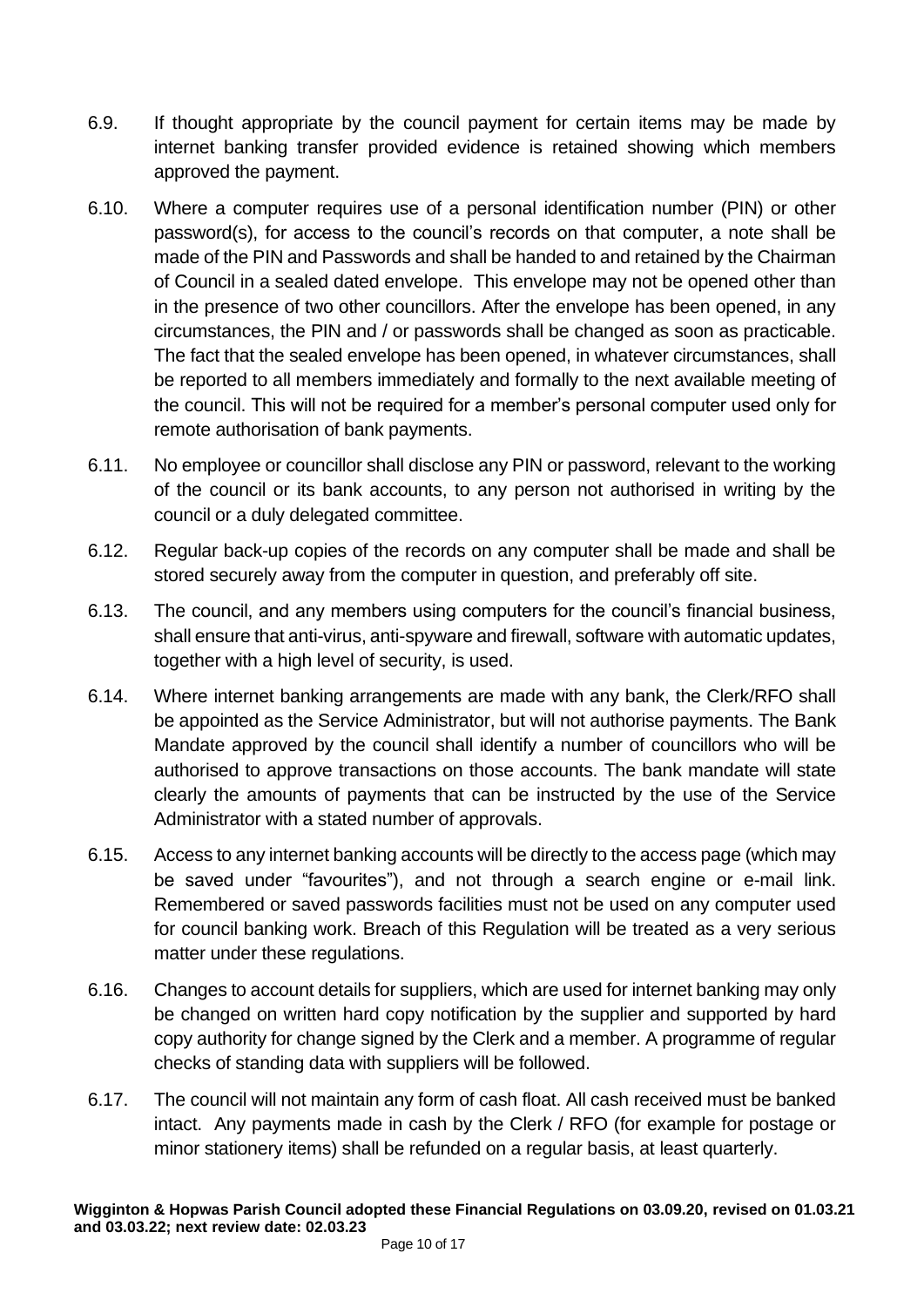## <span id="page-10-0"></span>**7. PAYMENT OF SALARIES**

- 7.1. As an employer, the council shall make arrangements to meet fully the statutory requirements placed on all employers by PAYE and National Insurance legislation. The payment of all salaries shall be made in accordance with payroll records and the rules of PAYE and National Insurance currently operating, and salary rates shall be as agreed by council, or duly delegated committee.
- 7.2. Payment of salaries and payment of deductions from salary such as may be required to be made for tax, national insurance and pension contributions, or similar statutory or discretionary deductions must be made in accordance with the payroll records and on the appropriate dates stipulated in employment contracts, provided that each payment is reported to the next available council meeting, as set out in these regulations above.
- 7.3. No changes shall be made to any employee's pay, emoluments, or terms and conditions of employment without the prior consent of the Council.
- 7.4. Each and every payment to employees of net salary and to the appropriate creditor of the statutory and discretionary deductions shall be recorded in a separate confidential record (confidential cash book). This confidential record is not open to inspection or review (under the Freedom of Information Act 2000 or otherwise) other than:
	- a) by any councillor who can demonstrate a need to know;
	- b) by the internal auditor;
	- c) by the external auditor; or
	- d) by any person authorised under Audit Commission Act 1998, or any superseding legislation.
- 7.5. The total of such payments in each calendar month shall be reported with all other payments as made as may be required under these Financial Regulations, to ensure that only payments due for the period have actually been paid.
- 7.6. An effective system of personal performance management should be maintained for the Clerk/RFO.
- 7.7. Any termination payments shall be supported by a clear business case and reported to the council. Termination payments shall only be authorised by council.
- 7.8. Before employing interim staff the council must consider a full business case.

## <span id="page-10-1"></span>**8. LOANS AND INVESTMENTS**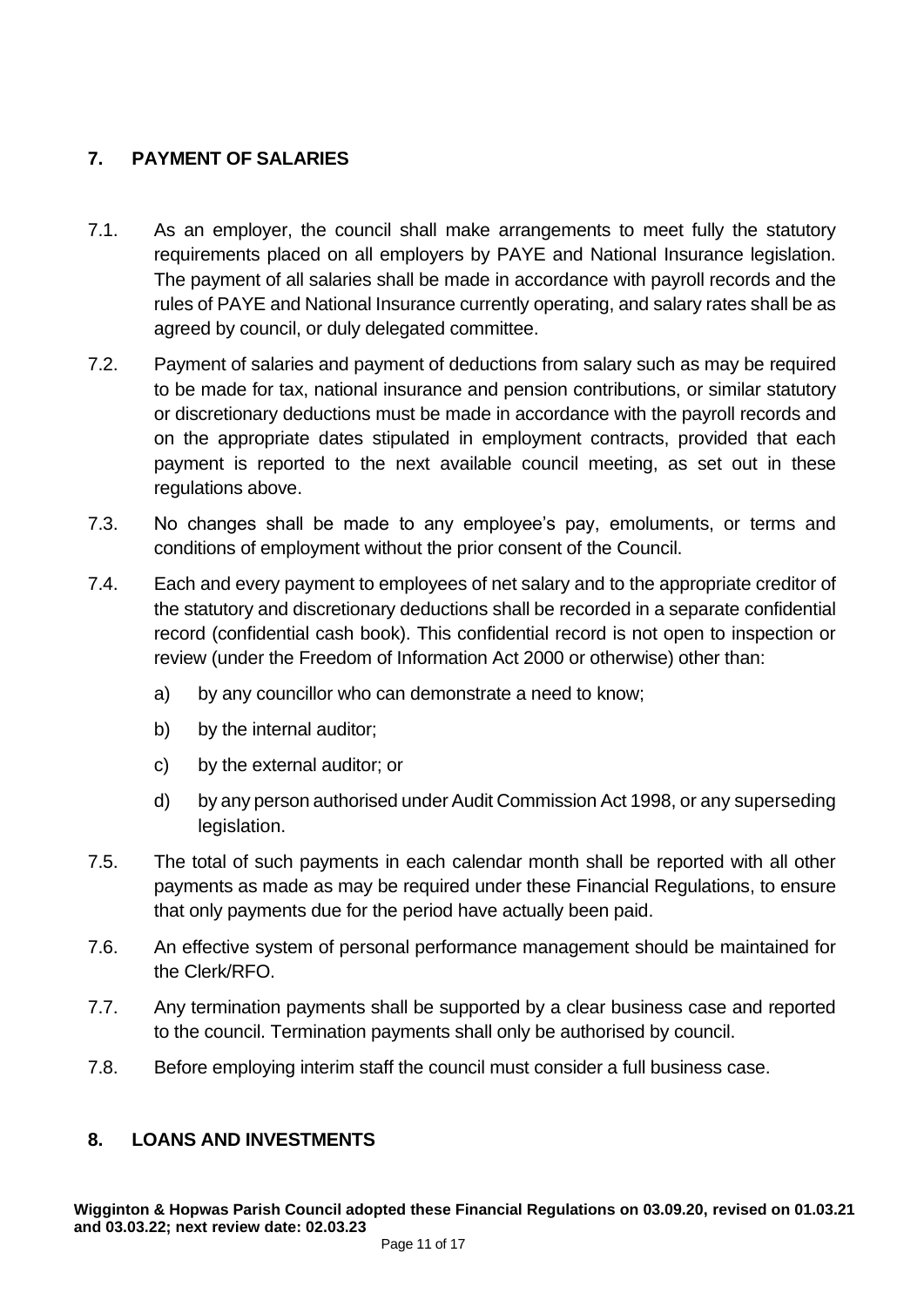- 8.1. All borrowings shall be effected in the name of the council, after obtaining any necessary borrowing approval. Any application for borrowing approval shall be approved by Council as to terms and purpose. The application for Borrowing Approval, and subsequent arrangements for the Loan shall only be approved by full council.
- 8.2. Any financial arrangement which does not require formal Borrowing Approval from the Secretary of State (such as Hire Purchase or Leasing of tangible assets) shall be subject to approval by the full council. In each case a report in writing shall be provided to council in respect of value for money for the proposed transaction.
- 8.3. The council will arrange with the council's Banks and Investment providers for the sending of a copy of each statement of account to the Chairman of the council at the same time as one is issued to the Clerk or RFO.
- 8.4. All loans and investments shall be negotiated in the name of the Council and shall be for a set period in accordance with council policy.
- 8.5. The council shall consider the need for an Investment Strategy and Policy which, if drawn up, shall be in accordance with relevant regulations, proper practices and guidance. Any Strategy and Policy shall be reviewed by the council at least annually.
- 8.6. All investments of money under the control of the council shall be in the name of the council.
- 8.7. All investment certificates and other documents relating thereto shall be retained in the custody of the RFO.
- 8.8. Payments in respect of short term or long term investments, including transfers between bank accounts held in the same bank, or branch, shall be made in accordance with Regulation 5 (Authorisation of payments) and Regulation 6 (Instructions for payments).

#### <span id="page-11-0"></span>**9. INCOME**

- 9.1. The collection of all sums due to the council shall be the responsibility of and under the supervision of the RFO.
- 9.2. Particulars of all charges to be made for work done, services rendered or goods supplied shall be agreed annually by the council, notified to the RFO and the RFO shall be responsible for the collection of all accounts due to the council.
- 9.3. The council will review all fees and charges at least annually, following a report of the Clerk.
- 9.4. Any sums found to be irrecoverable and any bad debts shall be reported to the council and shall be written off in the year.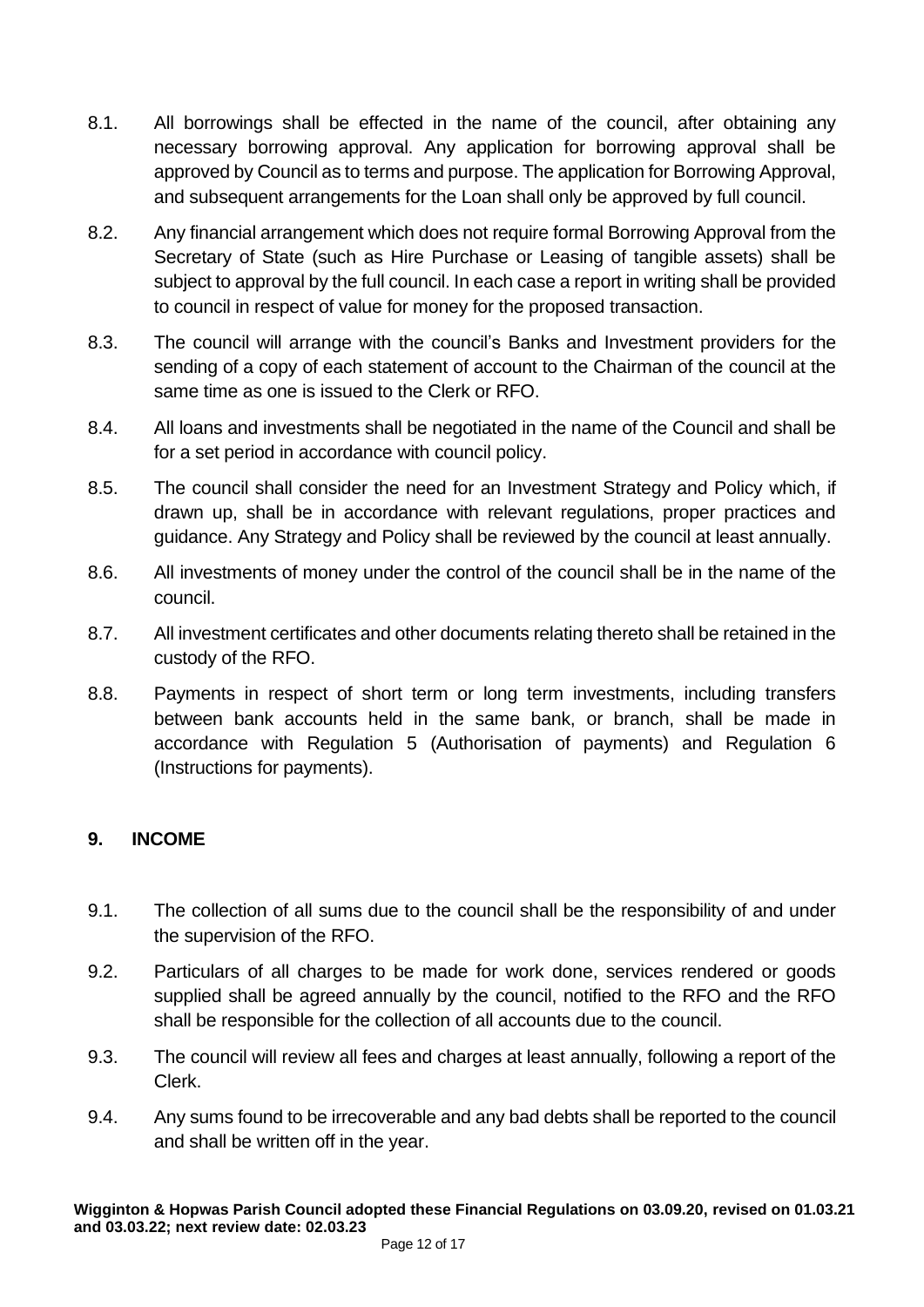- 9.5. All sums received on behalf of the council shall be banked intact as directed by the RFO. In all cases, all receipts shall be deposited with the council's bankers with such frequency as the RFO considers necessary.
- 9.6. The origin of each receipt shall be entered on the paying-in slip.
- 9.7. Personal cheques shall not be cashed out of money held on behalf of the council.
- 9.8. The RFO shall promptly complete any VAT Return that is required. Any repayment claim due in accordance with VAT Act 1994 section 33 shall be made at least annually coinciding with the financial year end.
- 9.9. Any income arising which is the property of a charitable trust shall be paid into a charitable bank account. Instructions for the payment of funds due from the charitable trust to the council (to meet expenditure already incurred by the authority) will be given by the Managing Trustees of the charity meeting separately from any council meeting (see also Regulation 14 below).

#### <span id="page-12-0"></span>**10. ORDERS FOR WORK, GOODS AND SERVICES**

- 10.1. An official order or letter shall be issued for all work, goods and services unless a formal contract is to be prepared or an official order would be inappropriate. Copies of orders shall be retained.
- 10.2. Order books shall be controlled by the RFO.
- 10.3. All members and Officers are responsible for obtaining value for money at all times. An officer issuing an official order shall ensure as far as reasonable and practicable that the best available terms are obtained in respect of each transaction, usually by obtaining three or more quotations or estimates from appropriate suppliers, subject to any *de minimis* provisions in Regulation 11 (h) below.
- 10.4. A member may not issue an official order or make any contract on behalf of the council.
- 10.5. The RFO shall verify the lawful nature of any proposed purchase before the issue of any order, and in the case of new or infrequent purchases or payments, the RFO shall ensure that the statutory authority shall be reported to the meeting at which the order is approved so that the Minutes can record the power being used.

#### <span id="page-12-1"></span>**11. CONTRACTS**

11.1. Procedures as to contracts are laid down as follows: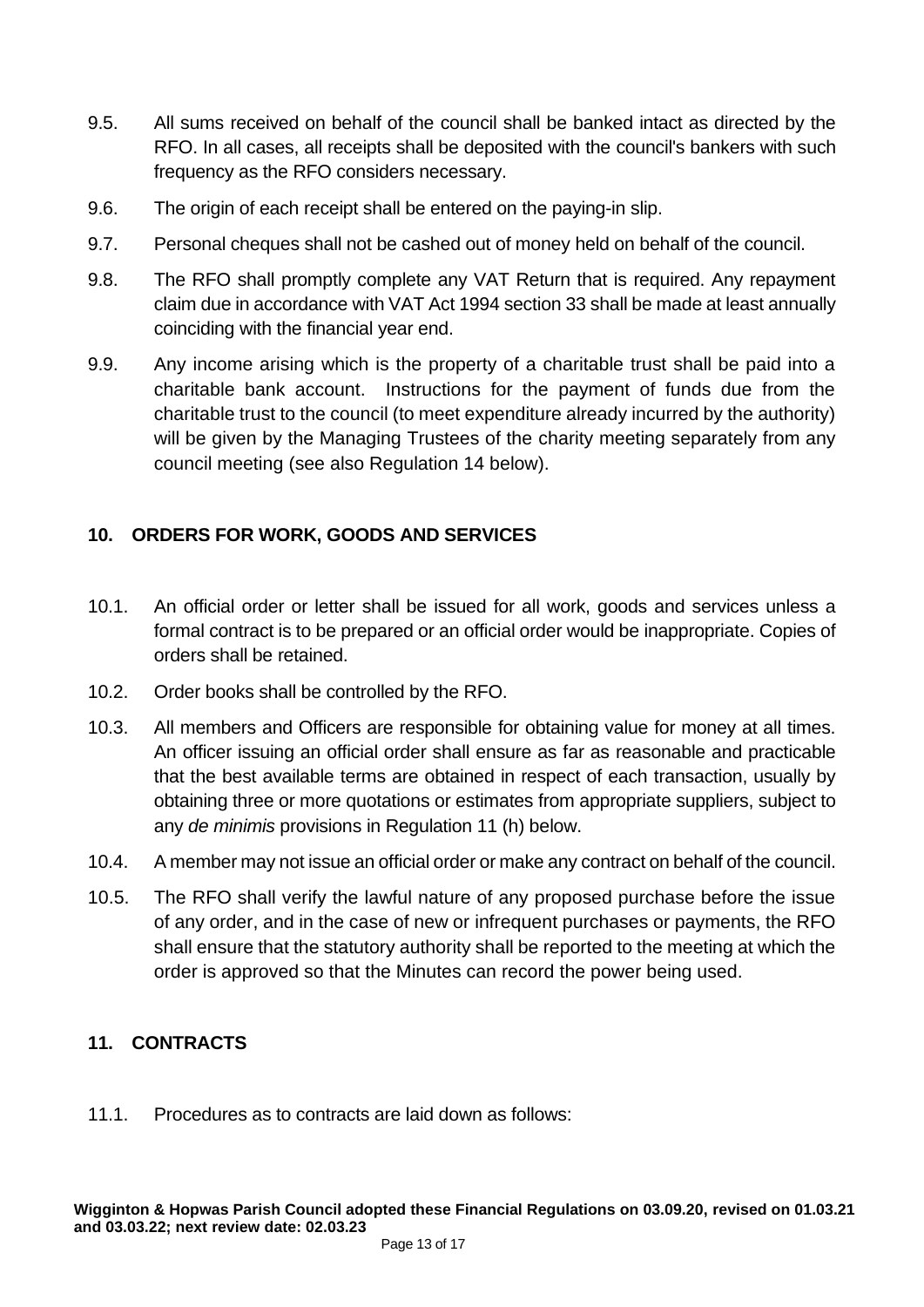- a. Every contract shall comply with these financial regulations, and no exceptions shall be made otherwise than in an emergency provided that this regulation need not apply to contracts which relate to items (i) to (vi) below:
	- i. for the supply of gas, electricity, water, sewerage and telephone services;
	- ii. for specialist services such as are provided by legal professionals acting in disputes;
	- iii. for work to be executed or goods or materials to be supplied which consist of repairs to or parts for existing machinery or equipment or plant;
	- iv. for work to be executed or goods or materials to be supplied which constitute an extension of an existing contract by the Council;
	- v. for additional audit work of the external Auditor up to an estimated value of £500 (in excess of this sum the Clerk/ RFO shall act after consultation with the Chairman and Vice Chairman of Council); and
	- vi. for goods or materials proposed to be purchased which are proprietary articles and / or are only sold at a fixed price.
- b) Where the council intends to procure or award a public supply contract, public service contract or public works contract as defined by The Public Contracts Regulations 2015 ("the Regulations") which is valued at £25,000 or more, the council shall comply with the relevant requirements of the Regulations<sup>2</sup>.
- c) The full requirements of The Regulations, as applicable, shall be followed in respect of the tendering and award of a public supply contract, public service contract or public works contract which exceed thresholds in The Regulations set by the Public Contracts Directive 2014/24/EU (which may change from time to time)<sup>3</sup>.
- d) When applications are made to waive financial regulations relating to contracts to enable a price to be negotiated without competition the reason shall be embodied in a recommendation to the council.
- e) Such invitation to tender shall state the general nature of the intended contract and the Clerk shall obtain the necessary technical assistance to prepare a specification in appropriate cases. The invitation shall in addition state that tenders must be addressed to the Clerk in the ordinary course of post. Each tendering firm shall be supplied with a specifically marked envelope in which the tender is to be sealed and remain sealed until the prescribed date for opening tenders for that contract.
- f) All sealed tenders shall be opened at the same time on the prescribed date by the Clerk in the presence of at least one member of council.
- g) Any invitation to tender issued under this regulation shall be subject to Standing Order 30, and shall refer to the terms of the Bribery Act 2010.
- h) When it is to enter into a contract of less than £25,000 in value for the supply of goods or materials or for the execution of works or specialist services other than such goods, materials, works or specialist services as are excepted as set out in

<sup>&</sup>lt;sup>2</sup> The Regulations require councils to use the Contracts Finder website to advertise contract opportunities, set out the procedures to be followed in awarding new contracts and to publicise the award of new contracts

<sup>&</sup>lt;sup>3</sup> Thresholds currently applicable are:

a) For public supply and public service contracts 209,000 Euros (£181,302)

b) For public works contracts 5,225,000 Euros (£4,551,413)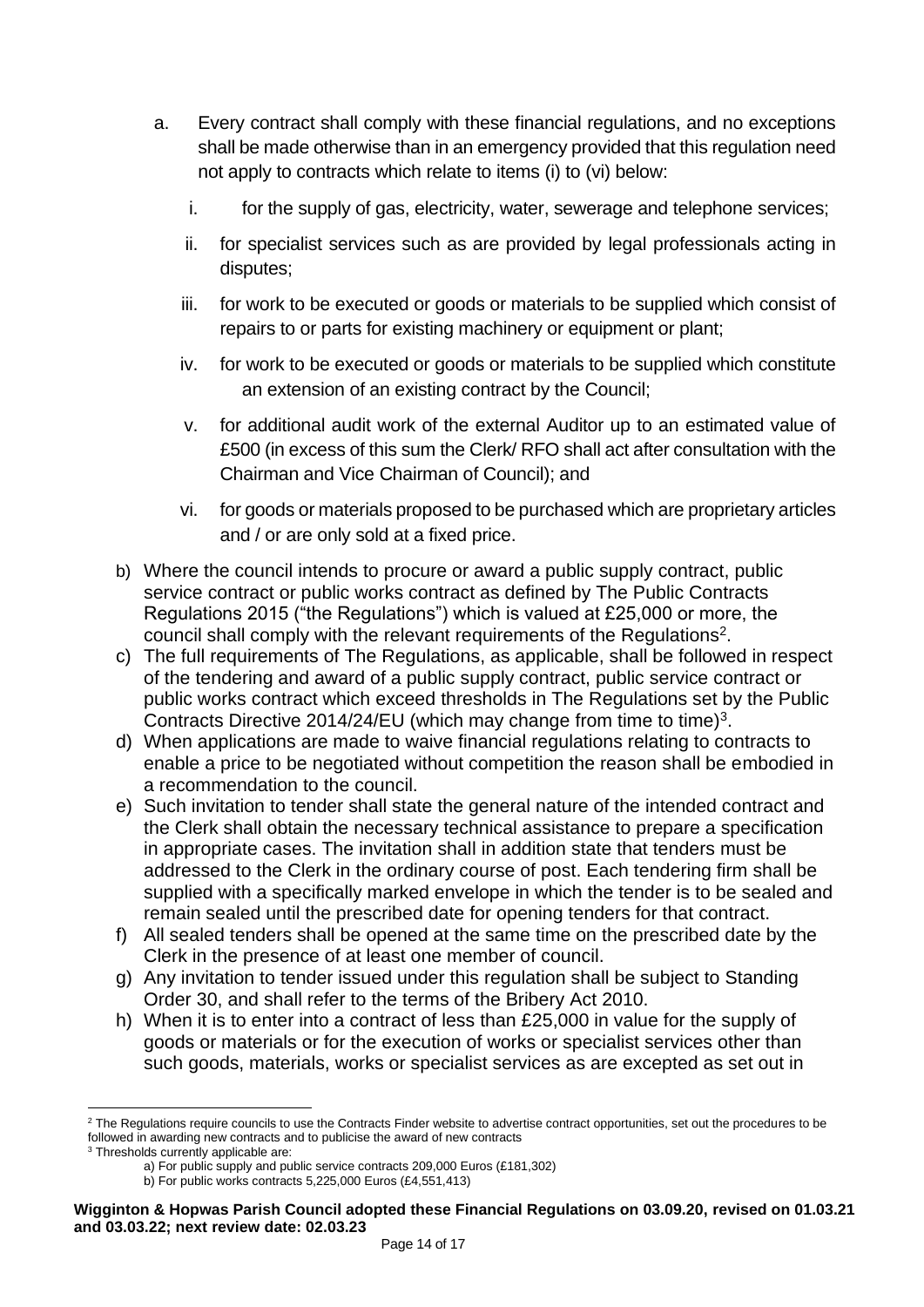paragraph (a) the Clerk or RFO shall obtain 3 quotations (priced descriptions of the proposed supply); where the value is below £3,000 and above £500 the Clerk or RFO shall strive to obtain 3 estimates. Otherwise, Regulation 10.3 above shall apply.

- i) The council shall not be obliged to accept the lowest or any tender, quote or estimate.
- j) Should it occur that the council, or duly delegated committee, does not accept any tender, quote or estimate, the work is not allocated and the council requires further pricing, provided that the specification does not change, no person shall be permitted to submit a later tender, estimate or quote who was present when the original decision-making process was being undertaken.

## <span id="page-14-0"></span>**12. ASSETS, PROPERTIES AND ESTATES**

- 12.1. The Clerk shall make appropriate arrangements for the custody of all title deeds and Land Registry Certificates of properties held by the council. The RFO shall ensure a record is maintained of all properties held by the council, recording the location, extent, plan, reference, purchase details, nature of the interest, tenancies granted, rents payable and purpose for which held in accordance with Accounts and Audit Regulations.
- 12.2. No tangible moveable property shall be purchased or otherwise acquired, sold, leased or otherwise disposed of, without the authority of the council, together with any other consents required by law, save where the estimated value of any one item of tangible movable property does not exceed £250.
- 12.3. No real property (interests in land) shall be sold, leased or otherwise disposed of without the authority of the council, together with any other consents required by law, In each case a Report in writing shall be provided to council in respect of valuation and surveyed condition of the property (including matters such as planning permissions and covenants) together with a proper business case (including an adequate level of consultation with the electorate).
- 12.4. No real property (interests in land) shall be purchased or acquired without the authority of the full council. In each case a Report in writing shall be provided to council in respect of valuation and surveyed condition of the property (including matters such as planning permissions and covenants) together with a proper business case (including an adequate level of consultation with the electorate).
- 12.5. Subject only to the limit set in Reg. 14.2 above, no tangible moveable property shall be purchased or acquired without the authority of the full council. In each case a Report in writing shall be provided to council with a full business case.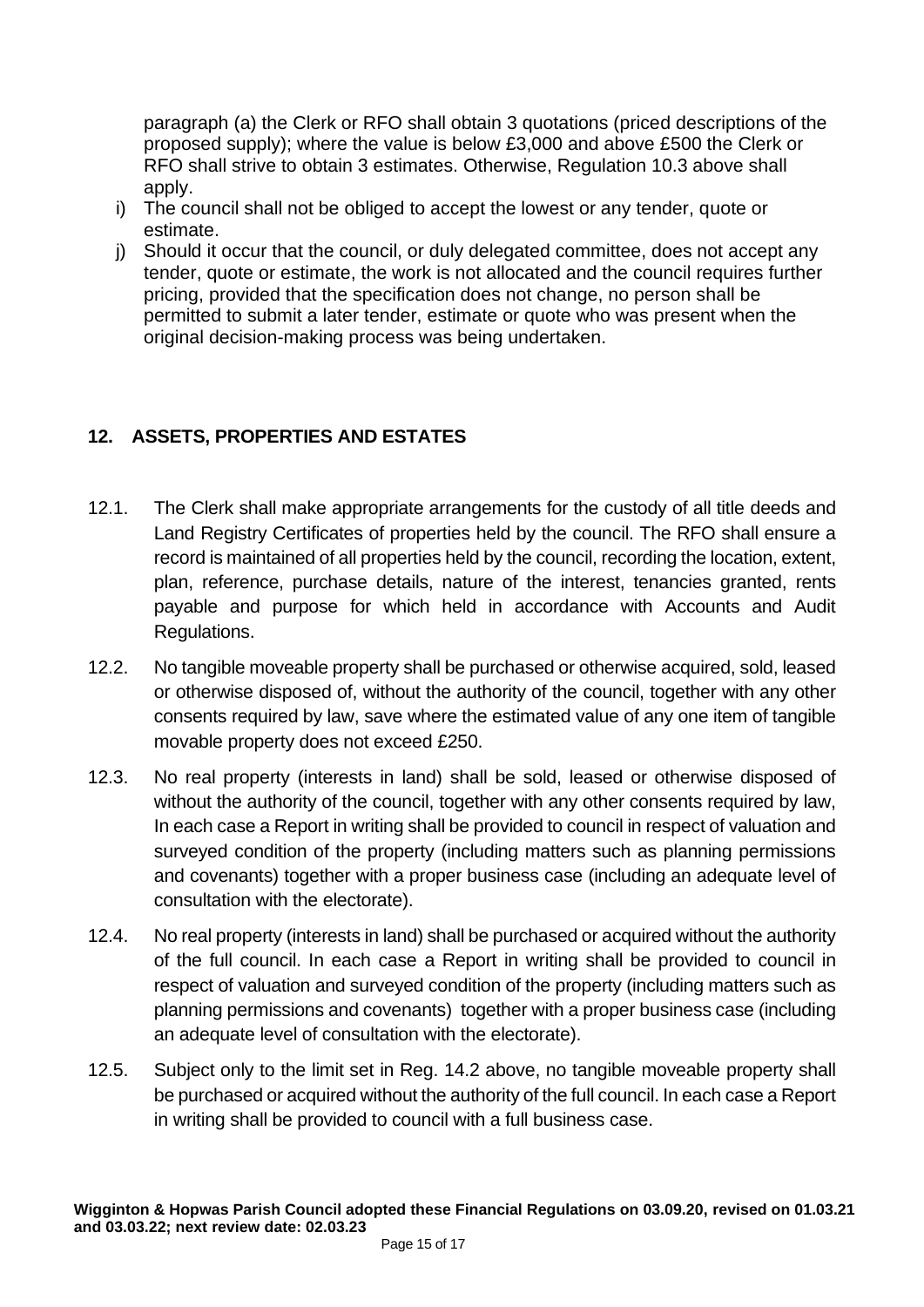12.6. The RFO shall ensure that an appropriate and accurate Register of Assets and Investments is kept up to date. The continued existence of tangible assets shown in the Register shall be verified at least annually, possibly in conjunction with a health and safety inspection of assets.

#### <span id="page-15-0"></span>**13. INSURANCE**

- 13.1. Following the annual risk assessment (per Financial Regulation 17), the RFO shall effect all insurances and negotiate all claims on the council's insurers.
- 13.2. The RFO shall keep a record of all insurances effected by the council and the property and risks covered thereby and annually review it.
- 13.3. The RFO shall be notified of any loss liability or damage or of any event likely to lead to a claim, and shall report these to council at the next available meeting.
- 13.4. All appropriate members and employees of the council shall be included in a suitable form of fidelity guarantee insurance which shall cover the maximum risk exposure as determined annually by the council.

## <span id="page-15-1"></span>**14. CHARITIES**

14.1. Where the council is sole managing trustee of a charitable body the Clerk/ RFO shall ensure that separate accounts are kept of the funds held on charitable trusts and separate financial reports made in such form as shall be appropriate, in accordance with Charity Law and legislation, or as determined by the Charity Commission. The Clerk and RFO shall arrange for any Audit or Independent Examination as may be required by Charity Law or any Governing Document.

#### <span id="page-15-2"></span>**15. RISK MANAGEMENT**

- 15.1. The council is responsible for putting in place arrangements for the management of risk. The RFO shall prepare, for approval by the council, risk management policy statements in respect of all activities of the council. Risk policy statements and consequential risk management arrangements shall be reviewed by the council at least annually.
- <span id="page-15-3"></span>15.2. When considering any new activity, the Clerk shall prepare a draft risk assessment including risk management proposals for consideration and adoption by the council.